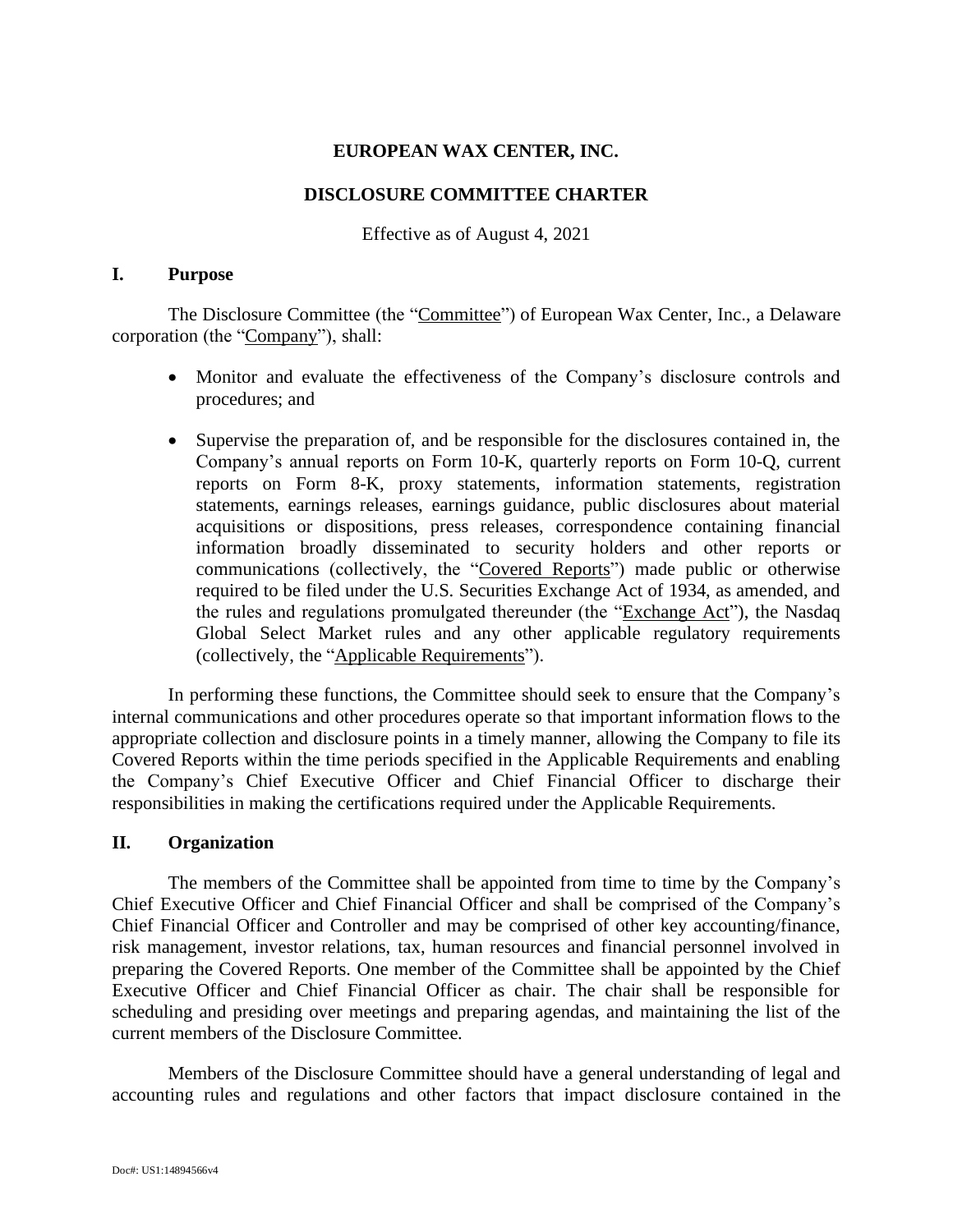Covered Reports, including SEC rules and regulations governing public company reporting, applicable Nasdaq Global Select Market rules, particular issues affecting the Company and the industry in which it operates, the concept of "materiality" under the Applicable Requirements and how to apply it.

The Company's Chief Legal Officer shall serve as counsel to the Committee but shall not be a member thereof or have the right to vote at Committee meetings. The Committee shall be assisted in the performance of its duties by appropriate management, operational, legal and financial personnel from each of the Company's operating segments and principal support functions. These personnel will assist in the preparation and review of disclosure within their particular areas of operation, expertise or competence, as the case may be, and will be available for such other support functions as members of the Committee may determine are necessary or appropriate in the fulfillment of their duties. In addition, the lead audit partner (or such lead audit partner's designee) of the Company's independent registered public accounting firm may be called on to participate in Committee meetings as needed but shall not have the right to vote at Committee meetings.

In discharging its responsibilities, the Committee may designate two or more members, at least one of whom shall be knowledgeable about the Applicable Requirements with respect to disclosures and at least one of whom shall be knowledgeable about financial reporting, who can, acting together, approve Covered Reports (other than Forms 10-K, 10-Q, proxy statements, information statements and registration statements) when time does not permit the full Committee to meet and act.

#### **III. Meetings**

The Committee shall meet at least once per quarter, or more frequently as circumstances require. Meetings shall be called by the chairperson of the Committee or, if there is no chairperson, by a majority of the members of the Committee. Meetings may be held telephonically or by other electronic means. The Committee may take actions by unanimous written consent and if such actions are taken shall provide the consent to the Board.

## **IV. Authority and Responsibilities**

To fulfill its responsibilities, the Committee shall:

- 1. Periodically review and reassess the Company's disclosure controls and procedures and timetables for the preparation of the Covered Reports, and make recommendations to management regarding any changes to these controls, procedures and timetables that the Committee deems appropriate.
- 2. Monitor compliance with the Company's disclosure controls and procedures and timetables for the preparation of the Covered Reports.
- 3. Supervise the preparation of the Covered Reports.
- 4. Carefully review each Covered Report, including the substantive disclosures of each Covered Report , with a particular focus on "Management's Discussion and Analysis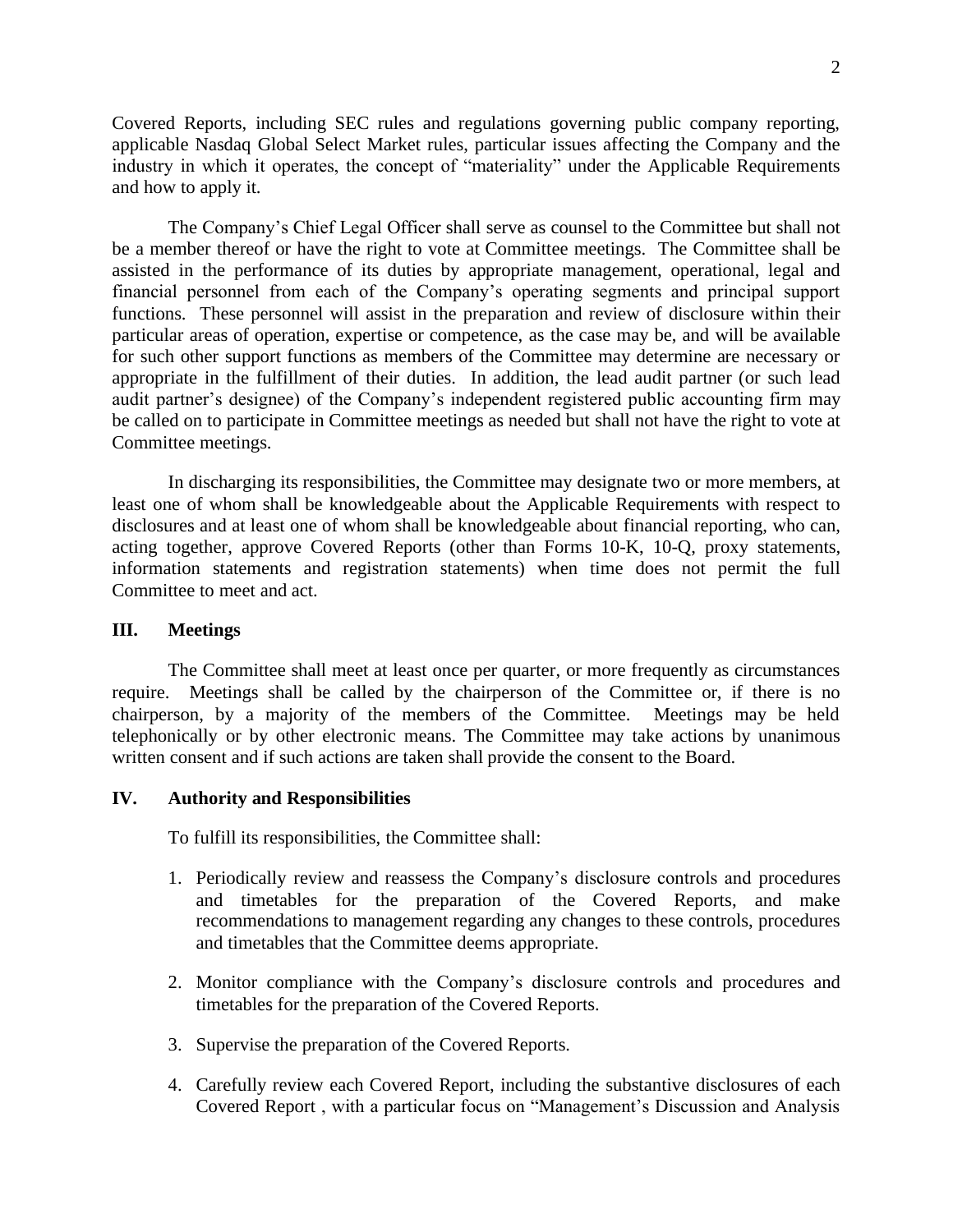of Financial Condition and Results of Operations." In reviewing the Covered Reports, the Committee should give due consideration to the materiality of the information contained therein. In its review of each Covered Report, the Committee shall confirm that (i) such Covered Report does not contain any untrue statement of a material fact or omit to state any material fact necessary to make the statements made in such Covered Report, in light of the circumstances under which they were made, not misleading; and (ii) the financial statements and other financial information included in the Covered Report "fairly present" in all material respects the financial condition, results of operations and cash flows of the Company as of, and for, the periods presented in the Covered Report.

- 5. Discuss each Covered Report with management to obtain their views on, and comfort with respect to, the disclosures contained therein, including (a) the methods used to account for significant or unusual transactions; (b) the effect of significant accounting policies in emerging areas for which there is a lack of authoritative guidance or consensus; (c) the process used by management in formulating accounting estimates and the basis for the auditor's conclusions regarding the reasonableness of those estimates; and (d) disagreements with the Company's independent registered public accounting firm over the application of accounting principles, the basis for management's accountings estimates and the disclosures in the financial statements.
- 6. Review and evaluate the effectiveness of the Company's disclosure controls and procedures each quarter in accordance with the Applicable Requirements, giving due consideration to areas that are the most sensitive or that have a higher risk-profile and warrant particular attention.
- 7. Review and evaluate the effectiveness of the Company's internal controls as they relate to the Committee's purpose each quarter in accordance with the Applicable Requirements. The Committee shall disclose and discuss with the Company's Chief Executive Officer and Chief Financial Officer and other appropriate members of management any significant deficiencies in the design or operation of the Company's internal controls that could adversely affect the Company's ability to record, process, summarize and report financial data and any material weakness in internal controls.
- 8. Review newly enacted accounting pronouncements or disclosure requirements under the Applicable Requirements or otherwise and monitor implementation and disclosures as warranted.
- 9. Review and approve disclosure policies for information displayed on the Company's website.
- 10. Review any SEC, stock exchange and other applicable regulatory authority comments with respect to the Company's Covered Reports and other public disclosures or submissions to such authorities and monitor responses and compliance by the Company with its disclosure commitments.
- 11. Review its own performance annually.